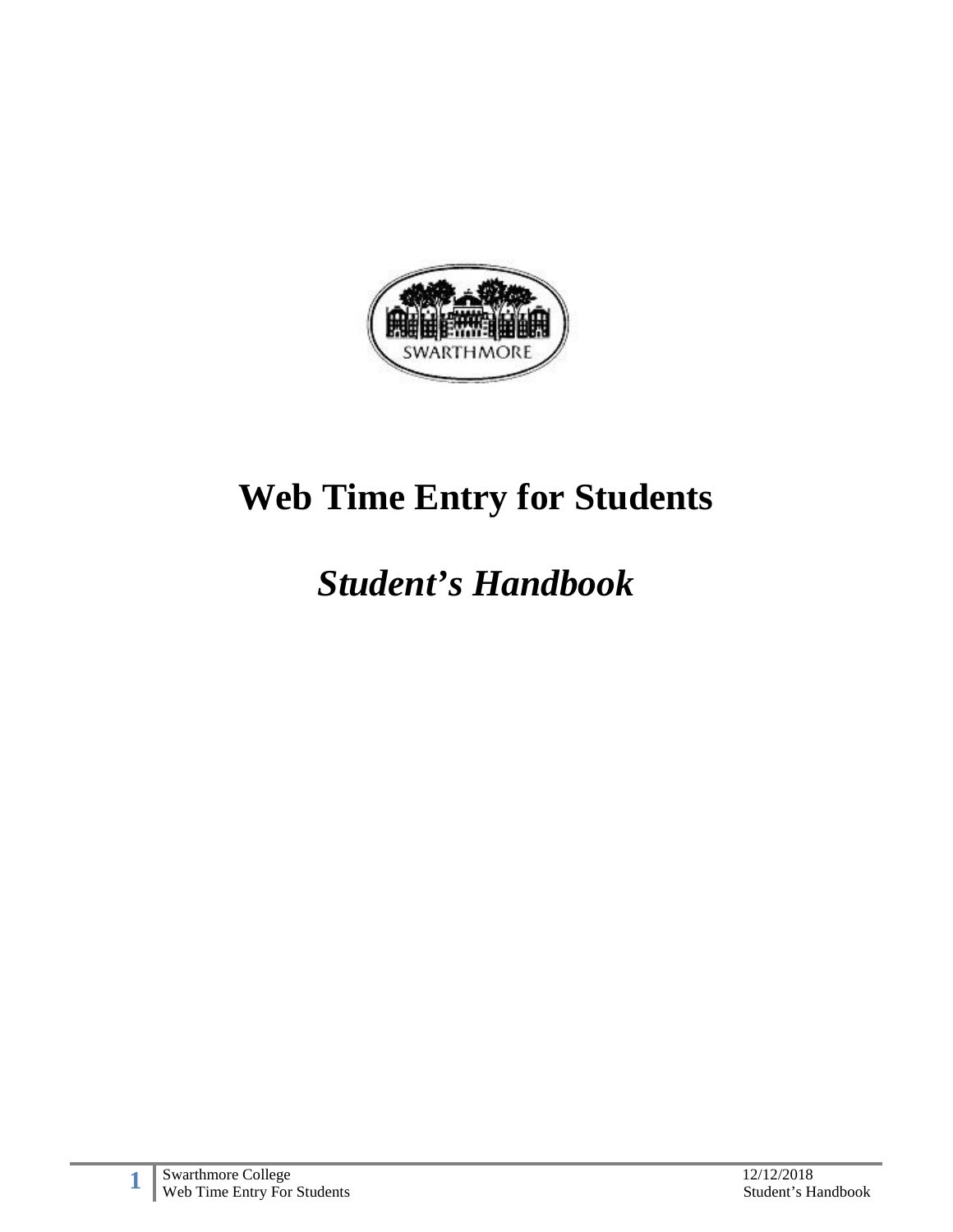#### Welcome to Web Time Entry!

The Web Time Entry system allows students to individually log onto a secure website and enter the hours worked at their campus jobs online from any computer anywhere. The student's time is then approved online by the campus employer and sent electronically to Payroll for processing.

This handbook outlines the process used by student employees to enter and submit the hours they have worked each pay period.

If you have any questions, please call or email:

Karen Phillips Director of Payroll Email: [kphilli1@swarthmore.edu](mailto:kphilli1@swarthmore.edu) Phone: 610.328.8395 Office: 101 S. Chester Road, Human Resources

Susan Watts Payroll Coordinator Email: [swatts1@swarthmore.edu](mailto:swatts1@swarthmore.edu) Phone: 610.328.8677 Office: 101 S. Chester Road, Human Resources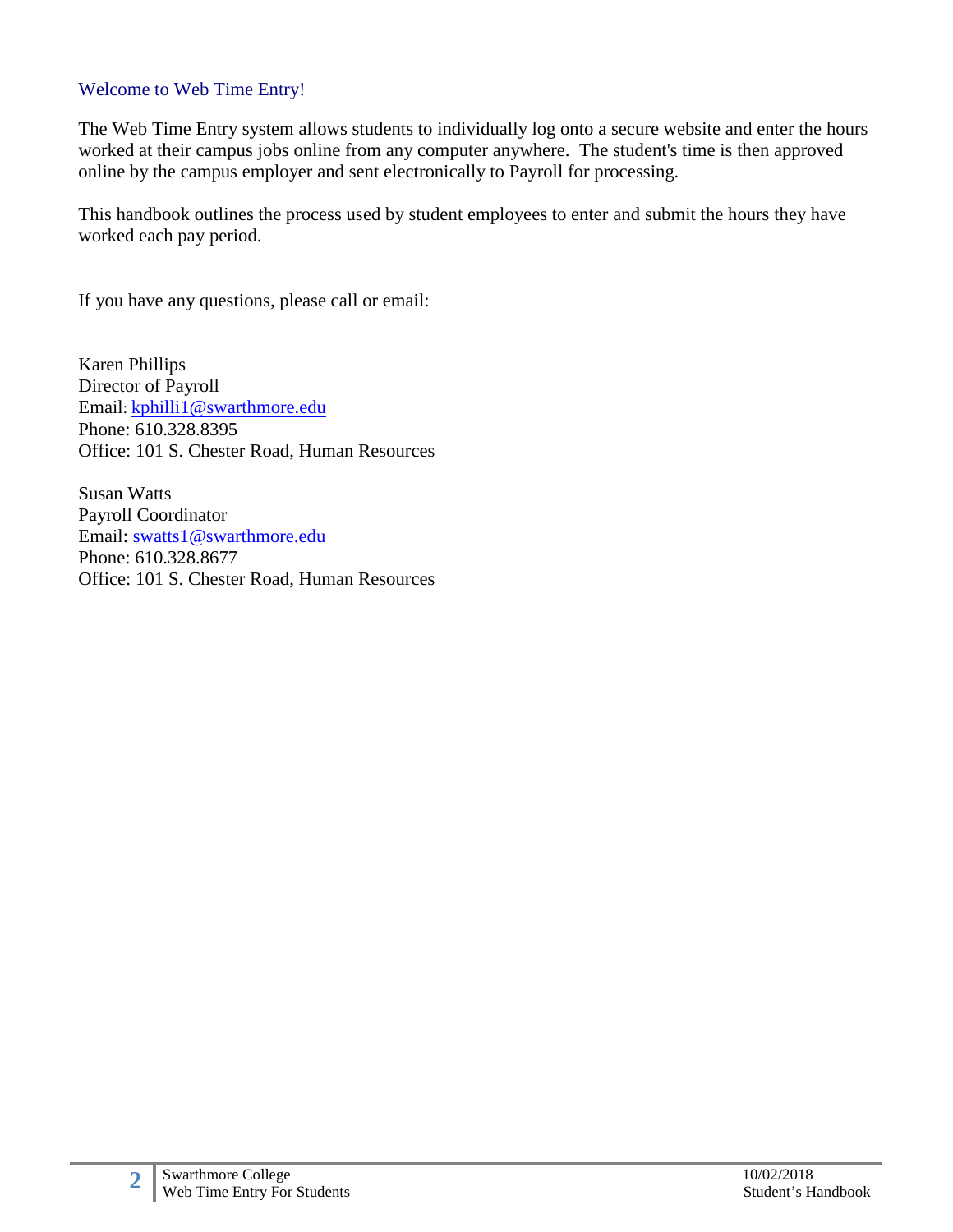### **Detailed Instructions**

- 1. Access **mySwarthmore** through this link [https://myswat.swarthmore.edu/pls/twbkwbis.P\\_WWWLogin](https://myswat.swarthmore.edu/pls/twbkwbis.P_WWWLogin)
	- a. When you open your mySwarthmore account, you will find you have a new menu an employee menu
	- b. Enter your User ID and password. *Remember: never share your password!*
- 2. Once logged in, click the **Employee** link. *Note: You will not see the Employee tab until your Supervisors hires you into the electronic system and all of your employment paperwork has been filled out.*

| <sub>my</sub> Swarthmore<br><b>Personal Information</b><br>Student Information<br><b>Employee</b><br><b>Click here</b>                                                                                                                                                                                                                                                                                  |
|---------------------------------------------------------------------------------------------------------------------------------------------------------------------------------------------------------------------------------------------------------------------------------------------------------------------------------------------------------------------------------------------------------|
| Click the <b>Time Sheet</b> link<br>3 <sub>1</sub>                                                                                                                                                                                                                                                                                                                                                      |
| <b>Employee Main Menu</b><br>Every effort has been made to provide the most accurate, up-to-date information. In the event this information appears incomplete or requires updating,<br>contact humanresources@swarthmore.edu or stop by the main office in Pearson, Room 110. The College will not be held responsible for problems or damages<br>that arise from reliance on this website's material. |
| <b>Benefits and Deductions</b><br>View your retirement plans, health insurance information, flex spending accounts and miscellaneous deductions.<br>Day Information                                                                                                                                                                                                                                     |

View your Direct Deposit information; View your Earnings and Deductions History; View your Pay Stubs. **Tax Forms** View your W-4 information; View your W-2 form.

d Vacation Balar Time Sheet **Click here** ime Sheet

- 4. Select the **Time Sheet** and the **Pay Period,** then click **Time Sheet**
	- a. Choose a position and pay period. If you have more than one position, choose the one for which you want to record hours. Verify that all your active positions are listed here; if they are not, notify your supervisor.
	- b. From the **Pay Period and Status** drop down menu, choose the pay period for which you want to enter hours. You may also select and view your time sheets from prior pay periods (the system will not allow you to change them).
		- i. *Status definitions:*
			- 1. **Not Started**: The student has not yet started to enter hours on the time sheet.
			- 2. **In Progress**: The time sheet has been started by the student, but has not been submitted for approval.
			- 3. **Pending**: The time sheet has been completed by the student and submitted for approval. The record is waiting for the approver (or proxy) to approve the time.
			- 4. **Approved**: The time sheet has been approved and has been electronically sent to the payroll department.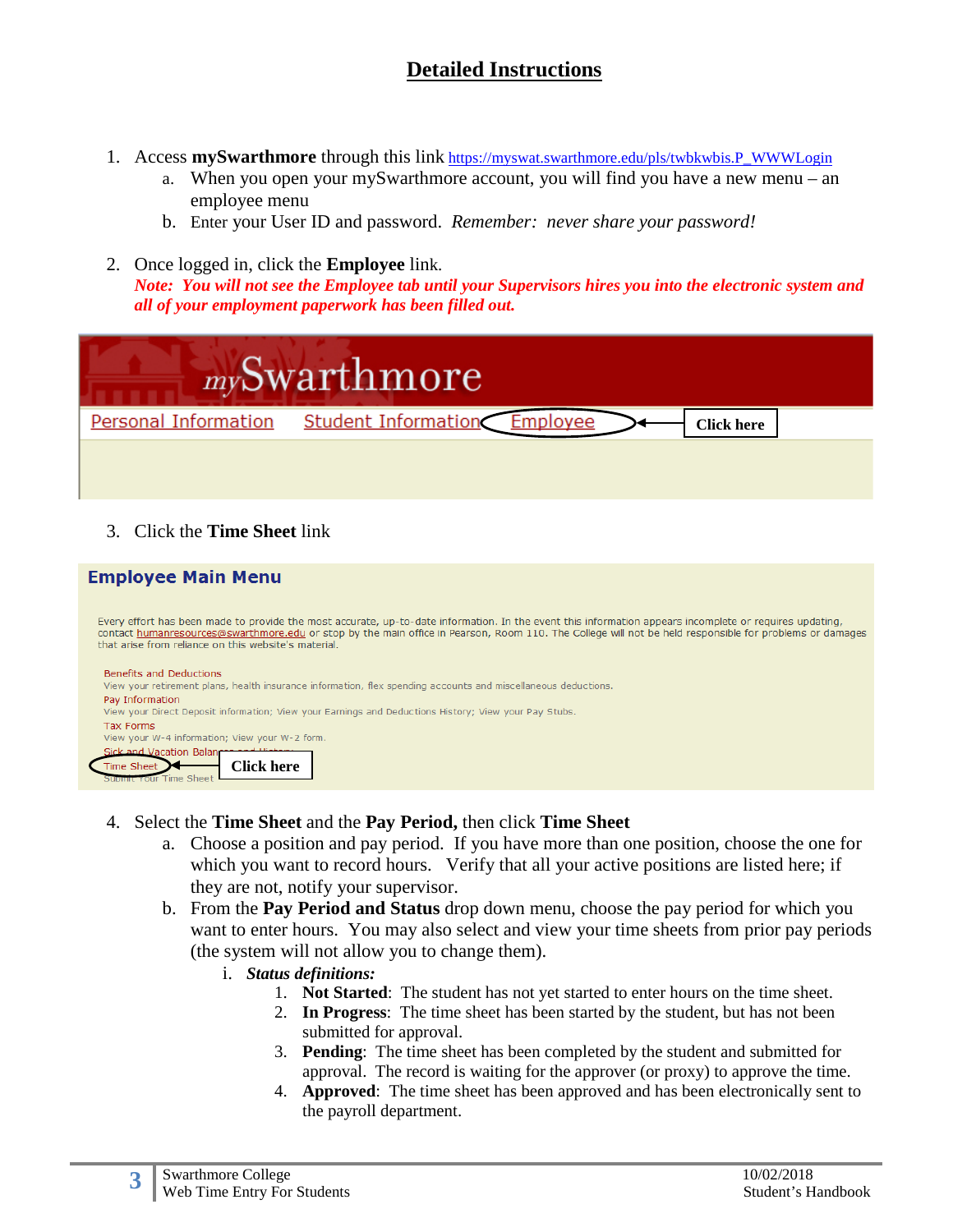

- 5. To enter your time, click on **Enter Hours** under the day you worked and on the row for the earnings type for which you are reporting hours. Enter hours worked in the box that will appear. Hours must be entered for the specific day you worked. Hours should be reported to the quarter hour (i.e, only use .25, .50. or .75).
	- a. Be sure to click **Save** after each entry. Saving the hours will bring you back to the previous screen. The number of hours you entered will now display under the appropriate day. Continue entering until all hours worked for the pay period have been recorded. If you have not completed entering your hours for the entire pay period, click **Exit** on the upper right of the screen. You can return to enter additional hours at a later date. *Important:* **DO NOT** click **Submit for Approval** until you have finished entering all your hours for the entire pay period, because you will not then be able to enter additional hours unless your supervisor returns the form to you for correction.

| <b>Time Sheet</b><br><b>Title and Number:</b> |           |                                                         |                |                |                                                                                        |                     | Tour Guide -- W99999-00      |                    |                                                                      |                    |                    |
|-----------------------------------------------|-----------|---------------------------------------------------------|----------------|----------------|----------------------------------------------------------------------------------------|---------------------|------------------------------|--------------------|----------------------------------------------------------------------|--------------------|--------------------|
| <b>Department and Number:</b>                 |           |                                                         |                |                |                                                                                        |                     | Admissions Office -- 4010    |                    |                                                                      |                    |                    |
| <b>Time Sheet Period:</b>                     |           |                                                         |                |                |                                                                                        |                     | Feb 22, 2009 to Mar 07, 2009 |                    |                                                                      |                    |                    |
| <b>Submit By Date:</b>                        |           |                                                         |                |                |                                                                                        |                     | Mar 09, 2009 by 10:00 A.M.   |                    |                                                                      |                    |                    |
| <b>Earning</b>                                |           | <b>Shift Default</b><br><b>Hours or</b><br><b>Units</b> |                |                | <b>Total Total Wednesday Thursday</b><br>Hours Units Feb 25, 2009 Feb 26, 2009 Feb 27, |                     | <b>Friday</b><br>2009        | <b>Saturday</b>    | <b>Sunday</b><br>Feb 28, 2009 Mar 01, 2009 Mar 02, 2009 Mar 03, 2009 | <b>Monday</b>      | <b>Tuesday</b>     |
| Regular Student<br>Pay                        | $\vert$ 1 | $\overline{0}$                                          | $\Omega$       |                | <b>Enter Hours</b>                                                                     | <b>Enter Hours</b>  | <b>Enter Hours</b>           | <b>Enter Hours</b> | <b>Enter Hours</b>                                                   | <b>Enter Hours</b> | <b>Enter Hours</b> |
| <b>Total Hours:</b>                           |           |                                                         | $\overline{0}$ |                | $\overline{0}$                                                                         | $\overline{0}$      | $\overline{0}$               | $\Omega$           | $\Omega$                                                             | $\overline{0}$     | $\Omega$           |
| <b>Total Units:</b>                           |           |                                                         |                | $\overline{0}$ | $\overline{0}$                                                                         | $\overline{0}$      | $\overline{0}$               | $\Omega$           | $\overline{0}$                                                       | $\Omega$           |                    |
| <b>Position Selection</b>                     |           | Comments                                                |                | Preview        |                                                                                        | Submit for Approval | Restart                      | Next               |                                                                      |                    |                    |

#### **Time and Leave Reporting**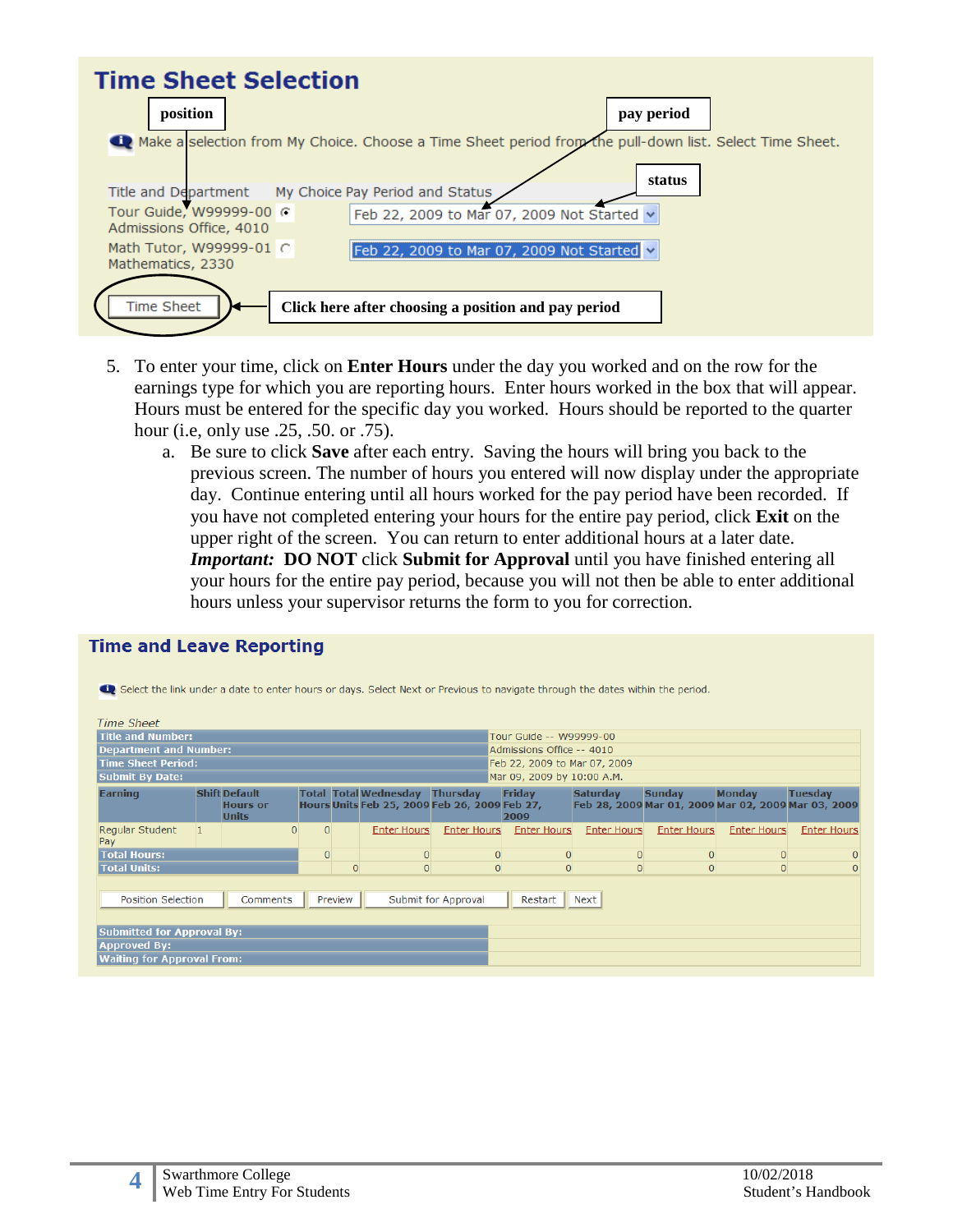- 6. After you have entered hours for the entire pay period and you are ready to submit your time sheet to your supervisor for approval, click **Submit for Approval**. If you mistakenly click **Submit for Approval** prior to entering all your hours for a specific pay period, you must speak with your supervisor and have the time sheet released back to you for correction.
	- a. After you click **Submit for Approval**, the screen will indicate that your time sheet was submitted successfully. The bottom of the screen will display the date that the time sheet was submitted. It also indicates that the time sheet is waiting for approval by your supervisor. Once your supervisor has approved the time, it will be so indicated in the **Approved By** box.
- 7. You should log in again before the payroll deadline to verify that your supervisor (or proxy) has approved your time sheet. If your time sheet has not been approved by 12:00 noon on the approval deadline, you will not receive a paycheck and will need to submit retro pay hours the next pay period. **It is in your best interest to contact your supervisor (or proxy) to ensure your time sheet is approved before the approval deadline.**
- 8. Other buttons on the **Time Sheet** screen:
	- a. **Copy:** Use this function if you work the same number of hours on multiple days.
	- b. **Account Distribution**: For accounting only; will not affect your hours or pay.
	- c. **Position Selection:** Returns you to the Position Selection screen.
	- d. **Comments:** Comments to your supervisor/proxy may be added to your time sheet by clicking here. If you need to communicate with the Payroll Department you should contact them directly.
	- e. **Preview:** Will display the entire two-week pay period and will show the hours entered for each day.
	- f. **Restart:** This button will zero out all hours previously entered and saved for the given pay period and allow you to make corrections – **prior** to clicking on **Submit for Approval**.
	- g. **Previous / Next:** Each pay period is a two-week period but not all the days can fit on the width of one screen. Click on **Previous** or **Next** to toggle back and forth between each week.
	- h. **Exit:** Always exit your web session by clicking on the Exit box in the upper right-hand corner of your screen.